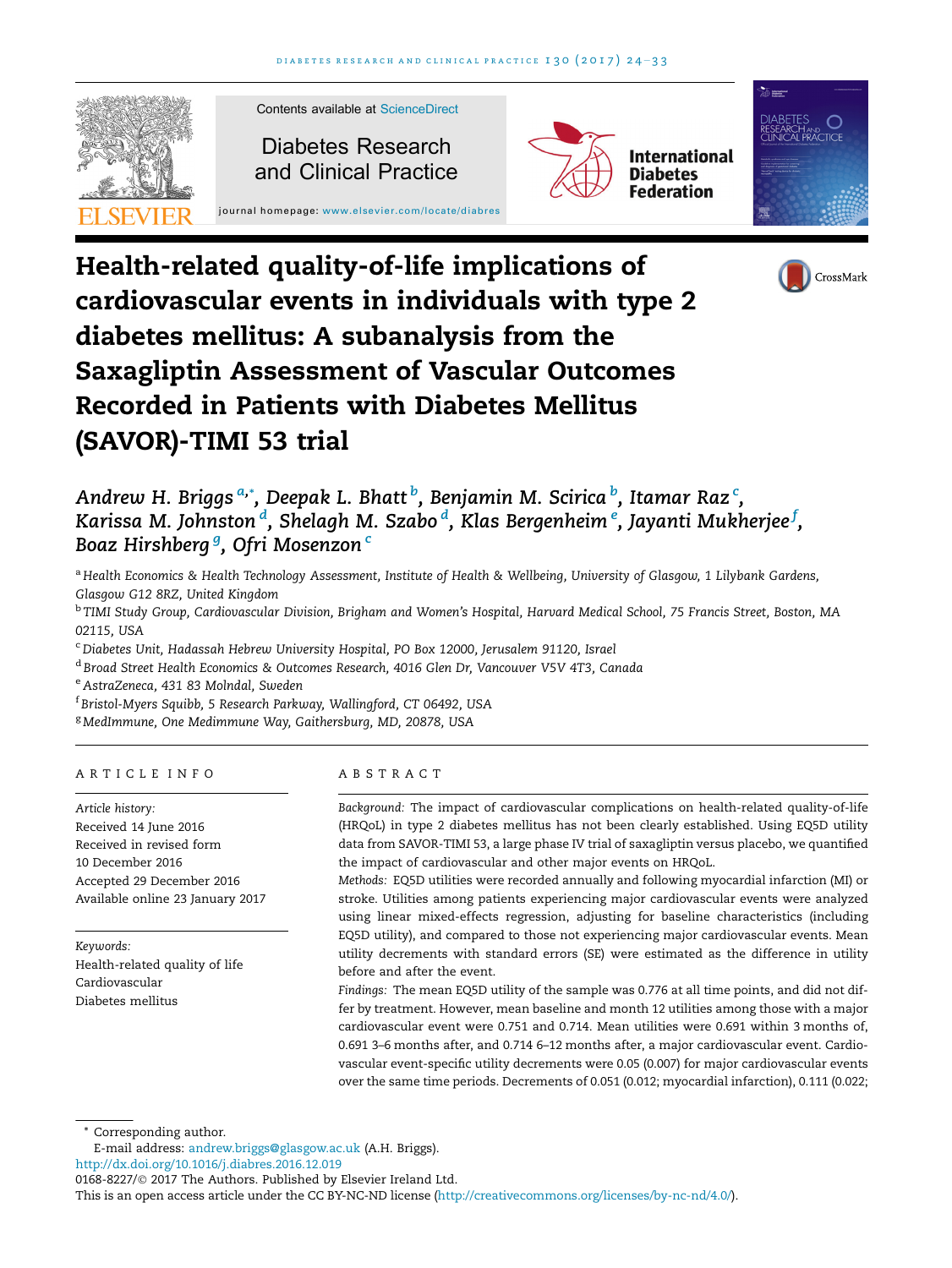stroke), 0.065 (0.014; hospitalization for heart failure) 0.019 (0.024; hospitalization for hypoglycemia) were estimated; all coefficients were statistically significant.

Interpretation: Consistent with clinical outcomes reported elsewhere, saxagliptin did not improve HRQoL. Cardiovascular complications were associated with significantly decreased HRQoL, most substantial earlier after the event.

Funding: BMS/AZ.

 2017 The Authors. Published by Elsevier Ireland Ltd. This is an open access article under the CC BY-NC-ND license [\(http://creativecommons.org/licenses/by-nc-nd/4.0/](http://creativecommons.org/licenses/by-nc-nd/4.0/)).

# 1. Introduction

Type 2 diabetes mellitus (T2DM) and its management can have a dramatic impact on the health-related quality of life (HRQoL) of those afflicted, in particular, among those who develop microvascular and macrovascular complications [\[1–](#page-9-0) [4\].](#page-9-0) However, the exact HRQoL impact of macrovascular complications, including major cardiovascular events, among patients with T2DM has not been clearly established. Many of the estimates of the impact of cardiovascular events on HRQoL in T2DM come from cross-sectional studies [\[1–4\];](#page-9-0) which were not able to adequately consider the HRQoL impact of pre-existing T2DM and its complications, how these measures change over time, and the additive impact of multiple or recurrent cardiovascular events. The United Kingdom Prospective Diabetes Study (UKPDS), for example, established that while the occurrence of major cardiovascular events could be shown to adversely impact HRQoL, intensive blood glucose control did not improve it [\[3\].](#page-9-0) That study group also reported utility [\[5\]](#page-9-0) values for T2DM health states after major cardiovascular events in T2DM based on a cross-sectional survey of patients as the trial drew to a close [\[6\].](#page-9-0) Although macrovascular complications in T2DM are severe, they remain relatively rare; robust measures from a large international sample of patients with T2DM would be helpful to better understand their HRQoL impact.

Saxagliptin (Onglyza, AstraZeneca and Bristol-Myers Squibb) is a selective dipeptidyl peptidase 4 (DPP-4) inhibitor that improves glycemic control compared to placebo [\[7\]](#page-9-0). The Saxagliptin Assessment of Vascular Outcomes Recorded in Patients with Diabetes Mellitus (SAVOR) – Thrombolysis in Myocardial Infarction (TIMI) 53 multicentre randomized controlled phase IV trial evaluated the safety and efficacy of saxagliptin with respect to cardiovascular outcomes in patients with T2DM who are at risk for cardiovascular events. Although DPP-4 inhibition with saxagliptin improved glycemic control, it did not significantly increase or decrease the rate of major cardiovascular events in the SAVOR-TIMI 53 trial, other than heart failure  $[8,9]$ . Given that almost 10% of the SAVOR-TIMI 53 population experienced an ischemic cardiovascular event over the follow up-period, and that SAVOR-TIMI 53 was specifically powered to rigorously evaluate their frequency, the SAVOR-TIMI 53 trial dataset represents a unique opportunity to further explore the burden of cardiovascular events among those with T2DM. In the SAVOR-TIMI 53 trial, the occurrence of composite endpoints describing ischemic and overall cardiovascular events was

equivalent in the saxagliptin and placebo arms. However, the proportion of patients hospitalized for heart failure was statistically significantly higher in the saxagliptin arm (3.5% vs. 2.8%;  $p = 0.007$ ). While the proportion of those hospitalized for hypoglycemia was numerically higher in the saxagliptin arm, this difference was not statistically significant (0.6% vs.  $0.5\%$ ;  $p = 0.33$ ).

In addition to the clinical data collected with the SAVOR-TIMI 53 trial, regular HRQoL data, in the form of the the EuroQoL-5 dimension (EQ-5D) multi-attribute survey[,\[10\]](#page-9-0) were also collected. Assessments were conducted at baseline, during routine assessments, and also following a major clinical event. These longitudinal data from a large population of patients may help to understand the impact of major cardiovascular events on HRQoL in T2DM, considering baseline HRQoL status.

The objectives of this analysis were to describe the HRQoL of the SAVOR-TIMI 53 trial population; compare mean utilities over time according to treatment arm; quantify the impact of major cardiovascular events on EQ5D utilities; and compare utilities over time among those experiencing, and not experiencing, major cardiovascular events. As an exploratory objective, we also evaluated the impact of hospitalization for heart failure or hypoglycemia on EQ-5D utilities.

#### 2. Methods

### 2.1. SAVOR-TIMI 53 trial conduct

This is a secondary analysis of HRQoL data collected as part of SAVOR-TIMI 53. SAVOR-TIMI 53 included 16,492 patients with documented T2DM and either a history of previous cardiovascular events or multiple risk factors for vascular disease, enrolled from 788 sites worldwide and followed for a median of 2.1 years, randomized 1:1 to saxagliptin or placebo. Both patients who had prior treatment with glucose-lowering medication (with the exception of incretin-based therapy), and treatment-naive patients, were enrolled. The full eligibility criteria and further details of the study conduct have been reported previously  $[8]$ . The primary efficacy and safety endpoint was a composite of cardiovascular death, nonfatal myocardial infarction, or nonfatal ischemic stroke. The secondary efficacy endpoint included the primary composite endpoint plus hospitalization for heart failure, coronary revascularization, or unstable angina [\[8\].](#page-9-0) For the HRQoL analyses reported here, the secondary endpoint from SAVOR-TIMI 53 was used, to incorporate any HRQoL impacts of hospital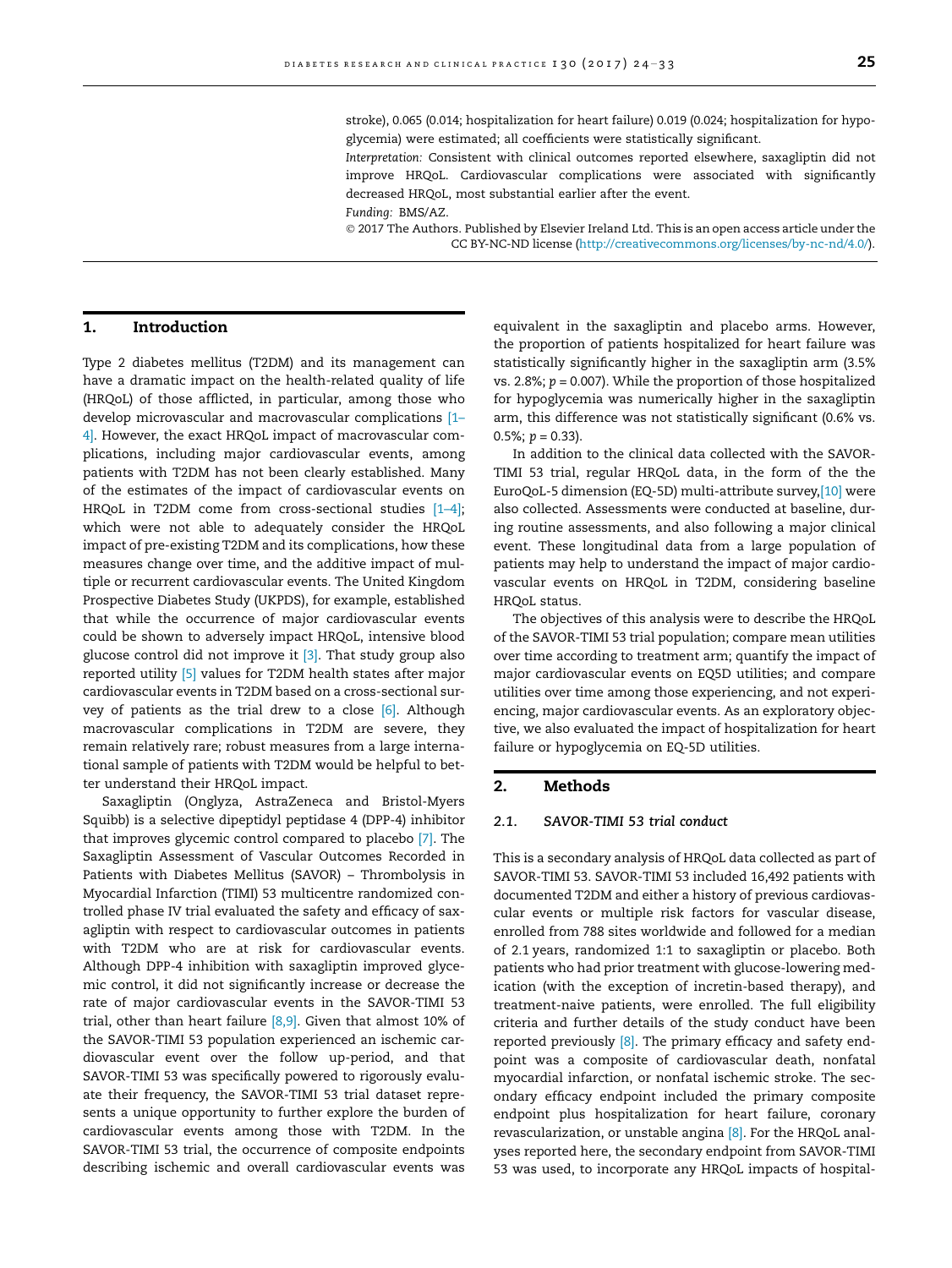ization for heart failure, which was of particular interest; this event was also considered individually. Together, the events comprising the secondary endpoint from SAVOR-TIMI 53 were termed, 'major cardiovascular events'. While not included in the composite endpoint, hospitalized hypoglycemic events are of clinical interest, and the HRQoL impact of these events was also assessed by comparing HRQoL assessments before and after such an event.

### 2.2. Health-related quality of life impact assessment

As part of the routine assessments within SAVOR-TIMI 53, data from the EuroQOL-5 dimension (EQ-5D) survey were collected. The EQ-5D survey measures HRQoL impacts for five domains (mobility, self-care, usual activities, pain/discomfort, and anxiety/depression) on three levels of 1 (no impact), 2 (moderate impact) and 3 (severe impact). Combinations of responses to the domain questions result in 243 unique health states to which respondents can be assigned; this can be formally synthesized to a single utility value on a scale of 0 (corresponding to being dead) to 1 (representing full health). The EuroQol group's UK-specific value set was used to generate utility values based on the domain scores [\[11\].](#page-9-0)

EQ-5D assessments were performed at baseline, 12 months, 24 months, and study completion; and at semiannual visits, among patients who had experienced nonfatal myocardial infarction or ischaemic stroke since their previous visit (Fig. 1). Although the SAVOR-TIMI 53 protocol indicated EQ-5D administration linked to the incidence of an event, there may have been up to six months' lag time between the event and the administration of the instrument. For non-ischemic events and hypoglycemic events, additional dedicated EQ-5D assessments were not performed, and subsequent EQ-5D data were not available until the following routine scheduled assessment.

In addition to and at the same time as the EQ-5D, all patients also completed the EQ-5D visual analogue scale (VAS).

#### 2.3. Analysis

The baseline characteristics of the sample and the frequency of EQ-5D data measurement were summarized. Continuous variables were characterized by means and 95% confidence intervals. Categorical variables were characterized by frequency and percent distributions, and statistically compared between groups using a chi-squared test. Categorical distributions of scores on individual EQ-5D domains were tabulated, and EQ-5D utility values summarized; overall, at each individual visit, and following a major cardiovascular event. EQ-5D utility data were summarized both in terms of the mean absolute utility value specific to the health states of interest; but also as utility decrements, or the difference in utility score between health states, reflecting the incremental HRQoL impact of major cardiovascular events on utility. Some individuals had multiple events, and utilities were all measured relative to the most recent cardiovascular event.

Mixed effects regression models were fit, including individual-level intercepts to account for the longitudinal data structure in which individuals contributed multiple, potentially correlated, observations. We fit an additive linear mixed model, and explanatory variables included: treatment arm, trial visit number, age, sex, baseline utility, and a timedependent variable for history of a cardiovascular event. A covariate describing participant race was also considered, but as the estimated coefficients were both statistically nonsignificant and small in absolute value race was excluded from the final models. EQ-5D measurements may have occurred up to six months after a major cardiovascular event, and up to one year after hospitalized hypoglycemic events, such that, depending on the ongoing implications of the event, its impact may be partially or fully missed by the EQ-5D measure. To account for this, time between EQ-5D measurement and cardiovascular event was included as a categorical variable, stratified into categories of <3 months, 3–6 months, and 6–12 months.



\* EQ-5D measured only in countries with validated translation available

Fig. 1 – Schematic describing SAVOR protocol for EQ-5D data collection. Major cardiovascular (CV) events include elements of primary composite endpoint: fatal CV event, non-fatal myocardial infarction, non-fatal ischaemic stroke.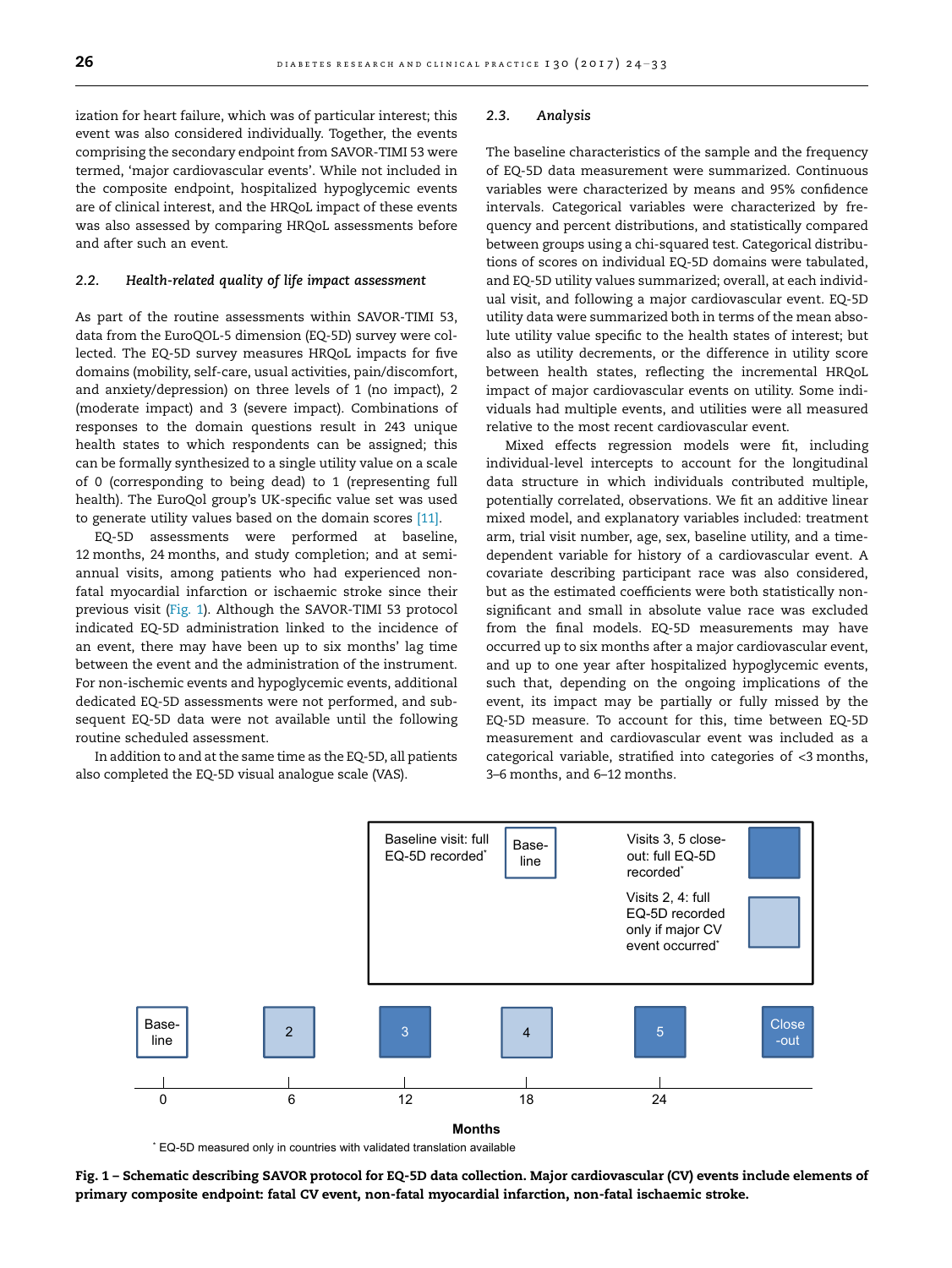As an exploratory analysis to assess the added impact of additional cardiovascular events on utility, a simple linear regression model was fit describing utility measures elicited following any cardiovascular event, with an exploratory variable indicating the number of previous cardiovascular events.

### 2.4. Role of the funding source

This study was funded by AZ/BMS, and co-authors from AZ/BMS participated in the in study activities as outlined in the Contributors section. The corresponding author had full access to all the data in the study and had final responsibility for the decision to submit for publication.

### 3. Results

#### 3.1. Description of the sample

Baseline clinical and demographic characteristics are presented by treatment arm in Table 1. In addition to the routine EQ-5D measurements collected at baseline, 12 months, 24 months, and at the closeout visit, 594 additional measurements were collected among 535 trial participants at the semi-annual visit following a major cardiovascular event (Table 1). In all, 1437 (8.7%) of the population met the inclusion criteria of experiencing a major cardiovascular event during SAVOR-TIMI 53 and having at least one subsequent EQ-5D survey administered. The EQ-5D survey was administered within 3 months of the event in 549 individuals (3.3%), from 3 to 6 months from the event in 438 individuals (2.7%), and within 6–12 months of the event in 741 individuals (4.5%) (see [Table 2\)](#page-4-0).

In the primary SAVOR-TIMI 53 analysis, 2093 individuals experienced the secondary composite cardiovascular

endpoint. While the requirement imposed here of having an EQ-5D survey administered following the event resulted in a smaller number of events included, the distribution of events between the saxagliptin and placebo treatment arms was similar in both samples. Note that 656 individuals experienced a major cardiovascular event but did not have a subsequent EQ-5D measurement, and 529 individuals died of cardiovascular causes, suggesting that a majority of the excluded individuals did not contribute EQ-5D results due to cardiovascular death.

Hospitalization for heart failure occurred in 373 individuals with a subsequent EQ-5D result, while 79 individuals were hospitalized with a hypoglycemic event and a subsequent EQ-5D result.

### 3.2. EQ5D utility results

Mean utility values did not vary by treatment arm, and were virtually unchanged over the time horizon of the SAVOR-TIMI 53 trial. Mean EQ-5D utilities were 0.776 at baseline and all subsequent time points; and the width of all confidence intervals was within  $\pm 0.01$  ([Fig. 2\)](#page-4-0). Therefore, there was no evidence that saxagliptin was associated with a difference in HRQoL relative to placebo. Despite this lack of difference in utilities between the treatment arms, cardiovascular events had a substantial impact on HRQoL and utilities.

Mean utility values at baseline are presented in [Fig. 3,](#page-5-0) stratified by whether an individual experienced a major cardiovascular event by the end of the trial. The mean baseline utility of 0.778 (95% CI: 0.775–0.783) was significantly higher among those who never experienced a major cardiovascular event compared to those who experienced a major cardiovascular event during SAVOR-TIMI 53 (0.751 (0.739–0.763)). A mean utility decrement of 0.050 (SE = 0.007) was observed

|                                                                                                                                                                                                                                                     | Overall<br>$(n = 16,488)$                                  | Saxagliptin<br>$(n = 8279)$                               | Placebo<br>$(n = 8209)$                                  |
|-----------------------------------------------------------------------------------------------------------------------------------------------------------------------------------------------------------------------------------------------------|------------------------------------------------------------|-----------------------------------------------------------|----------------------------------------------------------|
| Male sex                                                                                                                                                                                                                                            | 11,034 (66.9)                                              | 5511 (66.6)                                               | 5523 (67.3)                                              |
| Age at diagnosis (mean, SD)<br>18-39 years<br>$40 - 59$ years<br>$\geqslant 60$ years<br>Time since diagnosis (years median, interquartile range)                                                                                                   | 1(0.0)<br>4030 (24.4)<br>12,457 (75.6)<br>$10.3(5.3-16.7)$ | 1(0.01)<br>2031 (24.5)<br>6247 (75.5)<br>$10.3(5.3-16.7)$ | 0(0.0)<br>1999 (24.4)<br>6210 (75.6)<br>$10.3(5.3-16.6)$ |
| Baseline HbA1c<br>Major cardiovascular event during SAVOR and subsequent<br>EQ-5D measurement<br>Hospitalization for heart failure during SAVOR and subsequent<br>EQ-5D measurement<br>Hospitalization for hypoglycemia during SAVOR and subsequent | 1437(8.7)<br>373(2.2)<br>79(0.5)                           | 731 (8.8)<br>214(2.6)<br>45(0.5)                          | 706 (8.6)<br>159(1.9)<br>34(0.4)                         |
| EQ-5D measurement<br>Myocardial infarction during SAVOR and subsequent EQ-5D measurement<br>Stroke during SAVOR and subsequent EQ-5D measurement                                                                                                    | 415(2.5)<br>208(1.3)                                       | 205(2.5)<br>112(1.4)                                      | 210(2.6)<br>96(1.2)                                      |
| Timing of cardiovascular event compared to EQ5D elicitation<br>$<$ 3 months<br>$3 < 6$ months<br>$6 < 12$ months<br>Individuals experiencing more than one major cardiovascular event could appear in more than one time category.                  | 549 (3.3)<br>438(2.7)<br>741 (4.5)                         | 282(3.4)<br>219(2.6)<br>386 (4.7)                         | 267(3.3)<br>219(2.7)<br>355(4.3)                         |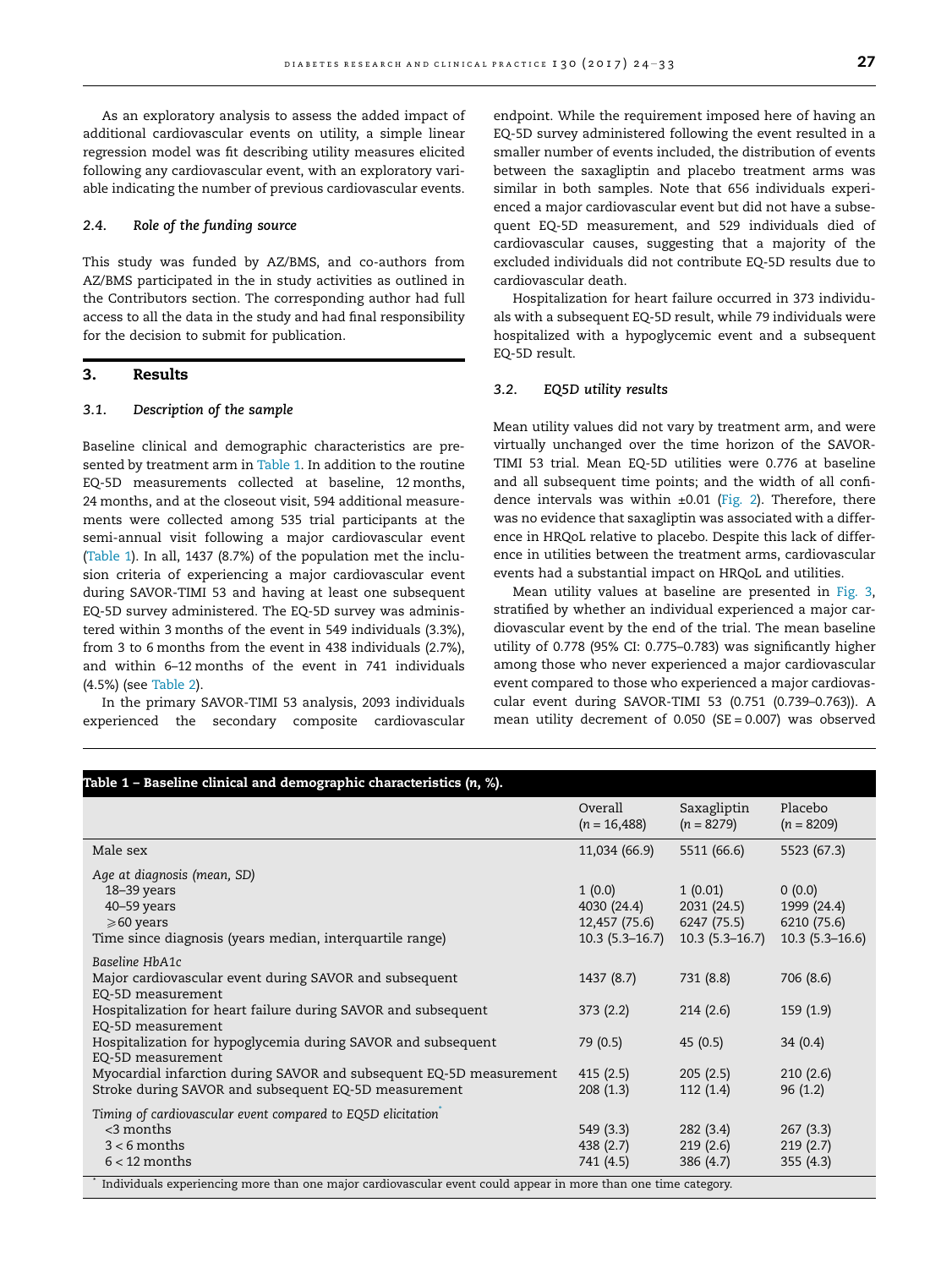<span id="page-4-0"></span>

| Table 2 – Number of EQ-5D measurements recorded by visit in the SAVOR trial. |         |             |         |  |  |  |
|------------------------------------------------------------------------------|---------|-------------|---------|--|--|--|
|                                                                              | Overall | Saxagliptin | Placebo |  |  |  |
| Baseline                                                                     | 16,480  | 8,277       | 8,203   |  |  |  |
| 12 months                                                                    | 14,336  | 7,230       | 7,106   |  |  |  |
| 24 months                                                                    | 6,831   | 3,480       | 3,351   |  |  |  |
| Closeout                                                                     | 13,954  | 7,036       | 6,918   |  |  |  |
| Following major cardiovascular event                                         | 1,437   | 731         | 706     |  |  |  |
| Within 3 months of event                                                     | 549     | 282         | 267     |  |  |  |
| Within 3–6 months of event                                                   | 438     | 219         | 219     |  |  |  |
| Within 6–12 months of event                                                  | 741     | 386         | 355     |  |  |  |
| Additional elicitation outside of routine trial visits                       | 535     | 253         | 282     |  |  |  |
| Mean time to closeout visit: 23.8 months.                                    |         |             |         |  |  |  |



among the 1437 individuals with EQ-5D results available after a first major cardiovascular event. A utility decrement of 0.065 (SE = 0.014) was observed among individuals after hospitalization for heart failure  $(n = 373)$ , compared to 0.051  $(SE = 0.012)$  after myocardial infarction  $(n = 415)$  and 0.111 (SE = 0.022) after stroke ( $n = 208$ ). A utility decrement of 0.019 (SE = 0.024) was observed following a hypoglycemic event while hospitalized  $(n = 79)$ .

For major cardiovascular events, the HRQoL and utility impact was most substantial in the initial post-event period; mean utility values among the subgroup of individuals experiencing a major cardiovascular event, are presented in [Fig. 4](#page-5-0) by time since the event. Mean utility was observed to decrease immediately after the event, and then gradually increase, although it did not return to baseline by 12 months. Further decreases were then observed at 24–30 months postevent, which may reflect long-term clinical consequences of the event, although relatively small sample sizes at this time point, and corresponding wide variability, limits the interpretation of observed trends. A clear temporal trend was not observed for hospitalized hypoglycemic events (data not shown), although the sample size was notably smaller which limited the power for analysis.

Results of the normal (identity link) generalized linear mixed model are reported in [Table 3,](#page-6-0) and coefficients illustrate the additive impact of each variable on utility values. Increasing age was associated with a statistically significant decrease, and male sex associated with a significant and notable absolute increase of 0.033, in utility. After accounting for individual-level trends via random effects, baseline HRQoL was still associated with a statistically significant increase in utility: a 0.1 increase on the utility scale was associated with an estimated additive increase of 0.056. History of a cardiovascular event had a significant negative impact on utility, with the magnitude of the impact increasing with proximity to the event. On the additive scale, the decrease in utility ranged from 0.035 for events occurring 6–12 months prior to EQ-5D elicitation, to 0.057 for events occurring within 3 months prior to EQ-5D elicitation.

The impact of major cardiovascular events on utility values waned with greater time since the event. After a cardiovascular event, mean utilities were 0.691, 0.691, and 0.714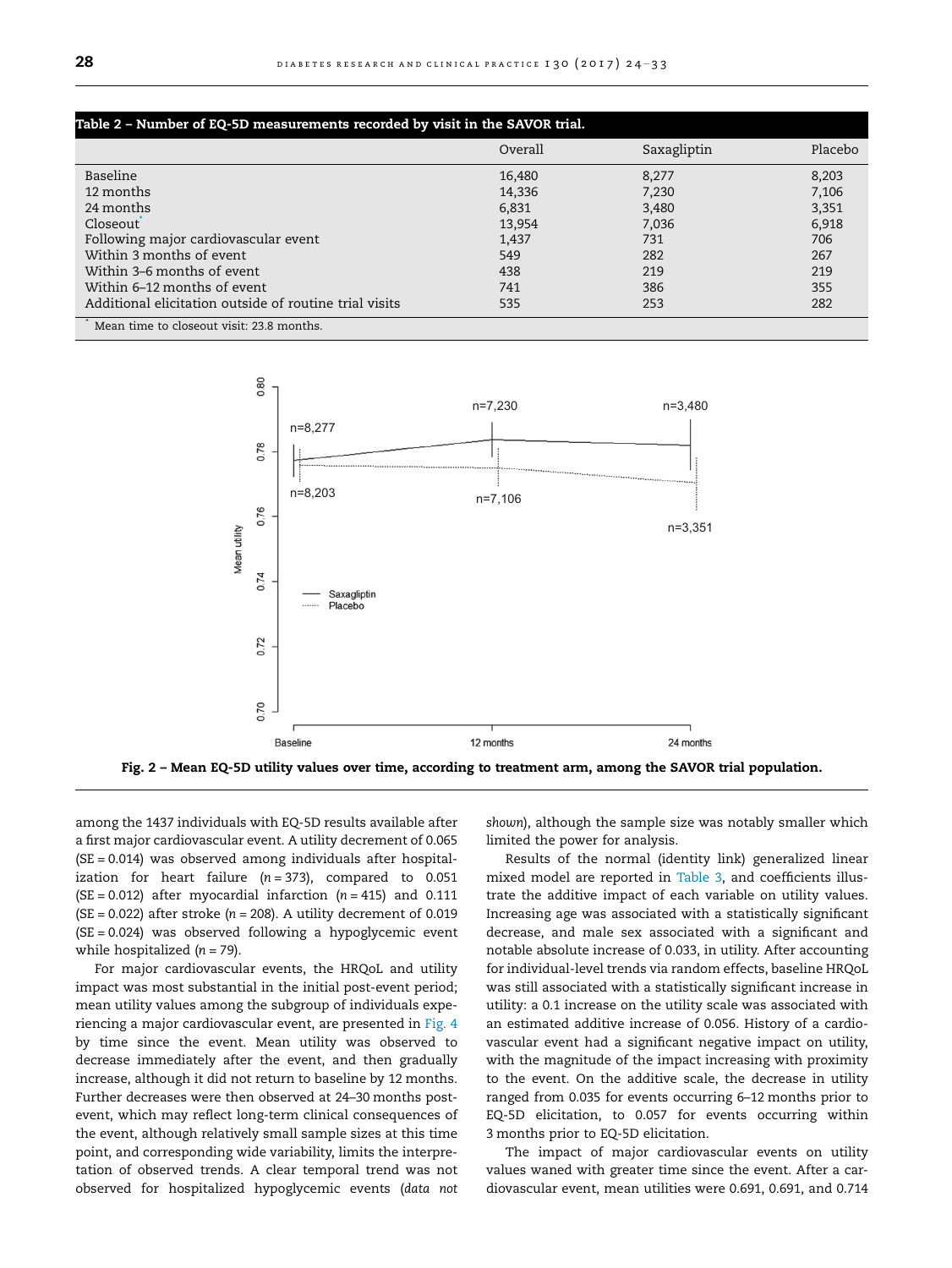<span id="page-5-0"></span>

Fig. 3 – Mean baseline EQ-5D utility values and 95% confidence interval, according to CV event status, among the SAVOR trial population.

(within 3 months, 3–6 months, and 6–12 months after the event, respectively). Predicted utility values were similar between saxagliptin and placebo (data not shown). Utilities were similar across trial visits, and the only notable difference was a trend towards lower utilities on follow-up measurements, which is expected as such measurements were triggered by major clinical events.

### 3.3. EQ5D utilities and domain scores following a cardiovascular event

The distributions of EQ-5D domain at baseline and closeout in the overall SAVOR-TIMI 53 population, and at baseline and following a major cardiovascular event in those that experienced them, are presented in [Table 4](#page-7-0). Among those who ever experienced a major cardiovascular event during the trial, EQ5D domain distributions were less favorable at baseline compared to the overall population, particularly for the mobility, pain/discomfort, and usual activities domains. Domain scores dropped even further after experiencing a major cardiovascular event. For the mobility domain, among those who ever experienced a cardiovascular event during the trial, the proportion reporting at least a moderate impact increased from 49.5% at baseline, to 54.4% following a cardiovascular event, compared with 42.1% of the overall population at baseline.

In the exploratory regression analysis of utility following subsequent major cardiovascular events, the intercept was 0.753 ( $p < 0.001$ ), with a coefficient for number of cardiovascular events of  $-0.038$  ( $p < 0.001$ ), indicating an additional utility decrement of 0.038 for each additional event experienced.

The findings from the analyses of the EQ-5D VAS data were consistent with those of the EQ-5D for all outcomes assessed.

In addition to the linear regression model presented here, a gamma generalized linear model for utilities, in which covariates were modeled to have a multiplicative rather than additive effect, was also considered and fit to the data. For clarity, only the linear model results are presented here, as results were generally consistent across the two models, and diagnostics indicated a better fit for the linear model.



Fig. 4 – Mean (±95% confidence interval) EQ-5D utility values over time since a cardiovascular event, among the subgroup of the SAVOR trial population who experienced a major cardiovascular event.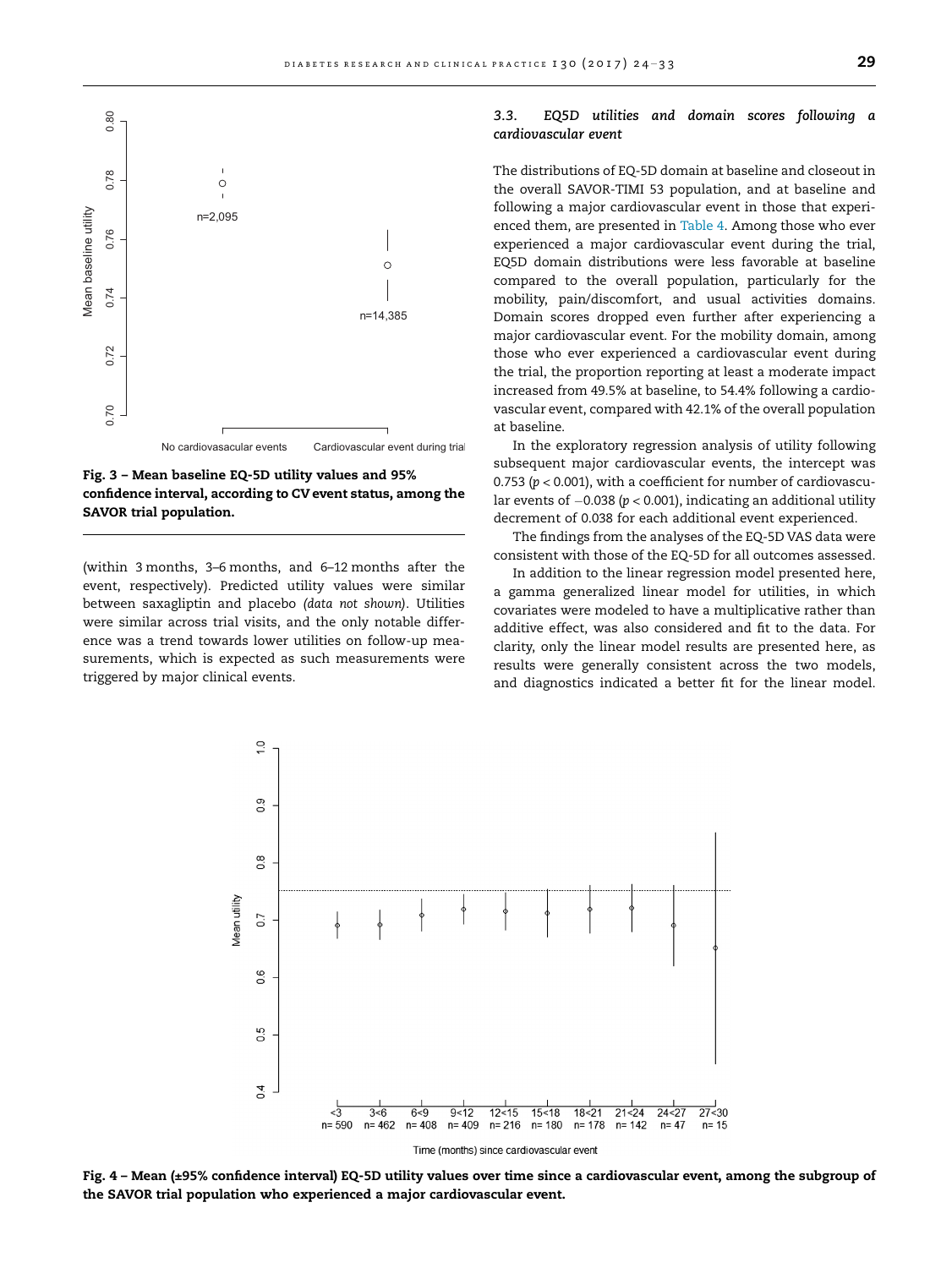| Variable                                                                                                                              | Estimated coefficient<br>(additive on utility scale) | Standard error                       | p-Value                             |
|---------------------------------------------------------------------------------------------------------------------------------------|------------------------------------------------------|--------------------------------------|-------------------------------------|
| Intercept                                                                                                                             | 0.375                                                | 0.012                                | < 0.001                             |
| Visit<br>12 month (reference)<br>24 month                                                                                             | $\Omega$<br>$-0.009$                                 | <b>NA</b><br>0.002                   | NA<br>< 0.001                       |
| Closeout<br>Additional elicitation following cardiovascular event                                                                     | $-0.005$<br>$-0.023$                                 | 0.002<br>0.008                       | 0.008<br>0.003                      |
| Treatment arm<br>Placebo (reference)<br>Saxagliptin                                                                                   | $\Omega$<br>0.006                                    | <b>NA</b><br>0.003                   | NA<br>0.129                         |
| Age (years)                                                                                                                           | $-0.001$                                             | 0.000                                | < 0.001                             |
| <b>Sex</b><br>Female (reference)<br>Male                                                                                              | $\Omega$<br>0.033                                    | <b>NA</b><br>0.003                   | NA<br>< 0.001                       |
| Baseline utility                                                                                                                      | 0.560                                                | $\mathbf{0}$                         | < 0.001                             |
| History of cardiovascular event<br>None (reference)<br>$<$ 3 months<br>$3 < 6$ months<br>$6 < 12$ months                              | $\Omega$<br>$-0.057$<br>$-0.043$<br>$-0.035$         | <b>NA</b><br>0.008<br>0.009<br>0.007 | NA<br>< 0.001<br>< 0.001<br>< 0.001 |
| History of on-trial hypoglycemic event<br>No history (reference)<br>History                                                           | $\Omega$<br>$-0.027$                                 | <b>NA</b><br>0.020                   | NA<br>0.157                         |
| UK-specific value sets for health states were applied to EQ-5D results in order to derive utility values relevant to a UK population. |                                                      |                                      |                                     |

## <span id="page-6-0"></span>Table 3 – Mixed effects linear regression results of EQ-5D converted utility values at all recorded visits in the SAVOR trial (UK tariffs), n = 16,457 individuals included.

While the assumption of normal distribution within the linear model does statistically allow for utility predictions greater than 1.0, given the distribution of the data and variability, this was not a practical concern.

### 4. Discussion

Macrovascular complications, including the development of cardiovascular disease, are a major source of burden for individuals with T2DM [\[12\].](#page-9-0) However, the exact magnitude of this burden has not been established, particularly with respect to patient-reported outcomes such as HRQoL. The SAVOR-TIMI 53 trial provided a unique opportunity to examine the relationship between cardiovascular events and HRQoL in individuals with T2DM, given its large sample size and considerable follow-up period, and that the trial was powered to rigorously evaluate the frequency of cardiovascular events in a T2DM population [\[8,13\].](#page-9-0) The SAVOR-TIMI 53 trial protocol included measurement of EQ-5D data from participants at baseline, throughout study follow-up, and within 6–12 months following cardiovascular events. As a result, sufficient data were available to compare HRQoL outcomes in individuals who did and did not experience cardiovascular events, and over time to assess the temporal impact of an event on subsequent HRQoL.

While consistent with SAVOR-TIMI 53 trial results reported elsewhere for clinical events [\[13\]](#page-9-0), that saxagliptin did not significantly improve HRQoL, cardiovascular events were associated with a significant decrease in HRQoL that was most substantial in the initial post-event period. After adjusting for age, sex, treatment arm, and baseline HRQoL, utility decrements associated with cardiovascular events were 0.059 within 3 months of the event, 0.045 3–6 months after the event, and 0.037 6–12 months after the event; the statistically significant reductions in health state utility observed initially following a cardiovascular event dampened over time. These findings highlight the need to elicit utilities proximal to the occurrence of the events of interest, in order to accurately and comprehensively quantify the HRQoL burden. Applying these utility decrements for 12 months after the event, results in an estimated reduction of approximately half a month of quality-adjusted life. When this total decrement in quality-adjusted life years is applied to the difference in major cardiovascular event rates across treatment arms (8.8% vs. 8.6%), the treatment effect per individual is estimated to be 0.000089 quality-adjusted life years, consistent with the finding reported here of no significant association between treatment and HRQoL.

These analyses also demonstrated that individuals who experience cardiovascular events have poorer baseline function and HRQoL, compared to those who did not experience cardiovascular events. This is consistent with other studies, in which similar trends have been noted $[6]$ . The less favorable EQ5D scores (particular for mobility, pain/discomfort and usual activities) and lower mean baseline EQ5D utilities document HRQoL impairments prior to the occurrence of the index event, and highlight the importance of adjusting utilities for baseline health status. The analyses conducted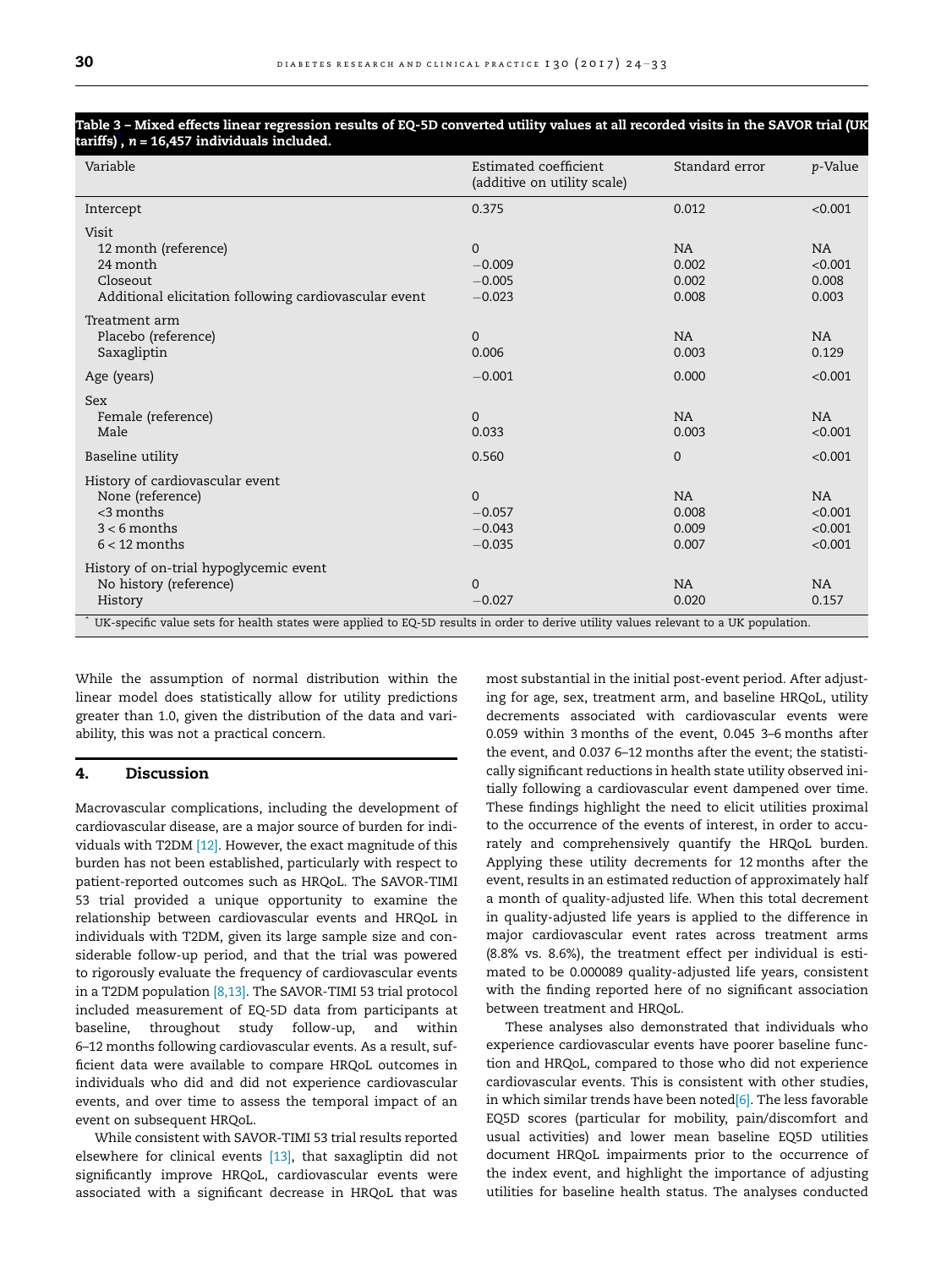<span id="page-7-0"></span>Table 4 – The n (%) of SAVOR subjects reporting each EQ-5D domain score at baseline and closeout; and at baseline and after a major event, among the subgroup of SAVOR subjects experiencing cardiovascular events (n = 2568 post-event measures in 1437 individuals – note that 1424 have measures at baseline).

|                  |                | Overall population $(N = 16,488)$ |      |         | Those experiencing cardiovascular events $(N = 2,568)$ |                |      |                            |      |
|------------------|----------------|-----------------------------------|------|---------|--------------------------------------------------------|----------------|------|----------------------------|------|
|                  |                | Baseline                          |      | Overall |                                                        | Baseline       |      | After cardiovascular event |      |
| Domain           | Level          | $\boldsymbol{n}$                  | $\%$ | n       | $\%$                                                   | n              | %    | n                          | %    |
| Mobility         | $\mathbf{1}$   | 9,460                             | 57.9 | 8,053   | 59.4                                                   | 719            | 50.5 | 1,171                      | 45.6 |
|                  | 2              | 6,838                             | 41.9 | 5,432   | 40                                                     | 703            | 49.4 | 1,369                      | 53.3 |
|                  | 3              | 40                                | 0.2  | 83      | 0.6                                                    | $\overline{2}$ | 0.1  | 28                         | 1.1  |
| Self-care        | $\mathbf{1}$   | 14,711                            | 90   | 12,003  | 88.5                                                   | 1,269          | 89.1 | 2,111                      | 82.2 |
|                  | $\overline{2}$ | 1,524                             | 9.3  | 1,429   | 10.5                                                   | 146            | 10.3 | 409                        | 15.9 |
|                  | 3              | 102                               | 0.6  | 131     | $\mathbf{1}$                                           | 9              | 0.6  | 48                         | 1.9  |
| Usual activities | 1              | 11,852                            | 72.5 | 9,826   | 72.4                                                   | 965            | 67.8 | 1,509                      | 58.8 |
|                  | $\overline{2}$ | 4,191                             | 25.7 | 3,424   | 25.2                                                   | 428            | 30.1 | 913                        | 35.6 |
|                  | 3              | 295                               | 1.8  | 316     | 2.3                                                    | 31             | 2.2  | 145                        | 5.6  |
| Pain/discomfort  | 1              | 7,727                             | 47.3 | 6,729   | 49.6                                                   | 604            | 42.4 | 1,036                      | 40.3 |
|                  | 2              | 7.979                             | 48.8 | 6,270   | 46.2                                                   | 758            | 53.2 | 1,362                      | 53   |
|                  | 3              | 631                               | 3.9  | 568     | 4.2                                                    | 62             | 4.4  | 171                        | 6.7  |
| Emotional        | $\mathbf{1}$   | 11,436                            | 70   | 9,825   | 72.4                                                   | 988            | 69.4 | 1,675                      | 65.2 |
|                  | 2              | 4,586                             | 28.1 | 3,491   | 25.7                                                   | 407            | 28.6 | 822                        | 32   |
|                  | 3              | 313                               | 1.9  | 248     | 1.8                                                    | 29             | 2.0  | 72                         | 2.8  |

\* Of 16,488 individuals providing any EQ-5D visit, not all individuals provided valid measures for all domains at all visits. For each individual domain and time point, the denominator for calculating percentages is taken to be the total number with a valid measurement for that domain at that time point).

here also identified a potential trend in reduced HRQoL associated with hypoglycemic events in individuals with T2DM, although the study was not specifically powered to study this population. Further investigating this association would be best addressed by a study designed to include a sufficient number of hypoglycemic events.

HRQoL findings for cardiovascular events in T2DM from SAVOR-TIMI 53 are generally consistent with those reported in other studies (below) of HRQoL impacts due to macrovascular complications in individuals with T2DM. The United Kingdom Prospective Diabetes Study (UKPDS) included more than 5000 newly-diagnosed diabetic patient[s\[6\]](#page-9-0); because the population was not specifically recruited with respect to cardiovascular risk, relatively few events were observed. In the UKPDS, the observed HRQoL impact of cardiovascular events was greater than that observed for SAVOR-TIMI 53, although variability was substantial due to relatively small sample sizes, and the estimates observed in the present analyses were within the range of sampling error. While follow up in the UKPDS was longer (mean follow up time, ten years), SAVOR-TIMI 53 reflects a more contemporary and multinational population than that of the UKPDS, who were recruited between 1977 and 1991 only from the UK. Findings from the present study were consistent with those from three other smaller studies looking at utility decrements following cardiovascular events in diabetes, including another study conducted in 2048 individuals with type 1 or 2 diabetes mellitus and T2DM, which also reported a utility decrement of 0.058 associated with cardiovascular disease  $[1,2,4]$ . Within the temporal analyses conducted here, we considered the HRQoL impact by time since event occurrence, and found that impacts on utility were dampened over time. Nonetheless,

HRQoL does not tend to return to pre-event levels within one year of the event. We also considered baseline utility for the subgroup of individuals who experienced a cardiovascular event and found it to be significantly lower than the population average, potentially due to ill health experienced in the time prior to the event. This was adjusted for in the statistical modeling to assess the utility impact of the event itself, independent of underlying health status.

The key strength of this study was the rich data source available, specifically, a large study of over 16,000 individuals with extensive follow-up data available. Based on trial inclusion criteria specifying a high cardiovascular risk patient population, this resulted in more than 2500 longitudinal utility elicitations conducted in more than 1400 individuals experiencing a cardiovascular event. The longitudinal nature of the data allowed for characterization of the changing HRQoL impact of a cardiovascular event over time. The collection of baseline utility data allowed for model adjustment by baseline HRQoL status, reflecting the fact that individuals who go on to experience cardiovascular events may have poorer HRQoL in advance of event occurrence related to increased risk factors, and allowing for this to be formally accounted for in the analysis.

Limitations to the study included that, for approximately half of all individuals experiencing a cardiovascular event, the most proximal subsequent utility measurement was 6–12 months following the event. However, more than 500 individuals contributed EQ-5D values within three months of an event, allowing for meaningful assessment of the initial impact of the event on HRQoL. The EQ-5D is a generic HRQoL instrument and while very useful for estimating utility values and allowing standardized comparisons across disease states,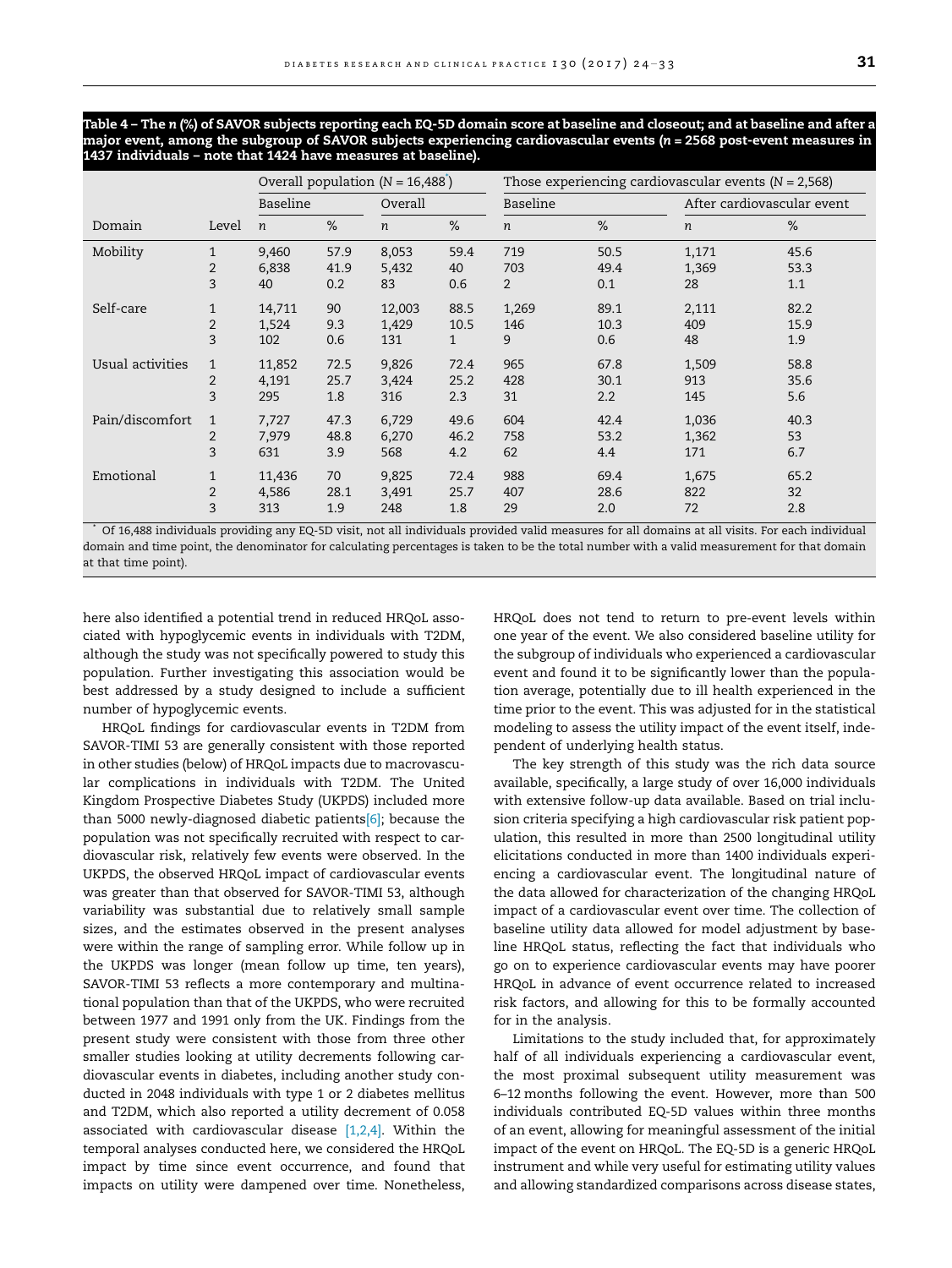it may not be sensitive to all disease-specific HRQoL impacts. While UK-specific tariffs were used to estimate EQ-5D utilities from the raw data, SAVOR-TIMI 53 was a multinational study with patients recruited at sites worldwide. Using other country-specific tariffs could therefore yield slightly different parameter estimates. Finally, there is the potential for misclassification of outcomes, based on timing of utility elicitations, and this potential bias could impact the results in either direction. Underestimation of utility decrements could occur if a true utility decrement both occurred and resolved between elicitations, such that it is never captured; while overestimation could occur if the utility elicitation occurred very shortly after the event, and the captured utility decrement is assumed until the following visit. In addition, detailed clinical data were not available to characterize the severity of cardiovascular events, so this level of clinical detail was not incorporated into the analysis.

Although these analyses of data from the SAVOR-TIMI 53 trial did not find that saxagliptin improved HRQoL, experiencing cardiovascular events was associated with a significant decrease in HRQoL most substantial in the initial post-event period. These data also suggest a potential relationship between hypoglycemic events and HRQoL; investigating this association would be best addressed by a study designed to include a sufficient number of hypoglycemic events.

# Contributors

AHB, KMJ, SMS, and JM contributed to study design, analysis, interpretation, drafting, and critical review of the manuscript. DLB, BMS, IR, and OM contributed to study design, data collection, data interpretation, and critical revision of the manuscript. BH contributed to study design, data collection, data interpretation, and critical revision of the manuscript. KB contributed to study design, analysis, data interpretation, and critical revision of the manuscript.

# Declaration of interests

AHB reports personal fees from BMS and AstraZeneca during the conduct of the study; and personal fees from AstraZeneca and BMS, outside the submitted work.

DLB reports grants from AstraZeneca and Bristol-Myers Squibb, during the conduct of the study; grants from Amarin, grants from AstraZeneca, grants from Bristol-Myers Squibb, grants from Eisai, grants from Ethicon, grants from Medtronic, grants from sanofi aventis, grants from The Medicines Company, other from FlowCo, other from PLx Pharma, other from Takeda, personal fees from Duke Clinical Research Institute, personal fees from Mayo Clinic, personal fees from Population Health Research Institute, personal fees and non-financial support from American College of Cardiology, personal fees from Belvoir Publications, personal fees from Slack Publications, personal fees from WebMD, personal fees from Elsevier, other from Medscape Cardiology, other from Regado Biosciences, other from Boston VA Research Institute, personal fees and non-financial support from Society of Cardiovascular Patient Care, non-financial support from American Heart Association, personal fees from HMP Communications, grants from Roche, personal fees from Harvard Clinical Research Institute, other from Clinical Cardiology, personal fees from Journal of the American College of Cardiology, other from VA, grants from Pfizer, grants from Forest Laboratories, grants from Ischemix, other from St. Jude Medical, other from Biotronik, other from Cardax, other from American College of Cardiology, other from Boston Scientific, outside the submitted work.

BMS reports grants from AstraZeneca and Bristol-Myers Squibb, during the conduct of the study; grants from AstraZeneca, grants from Daichi-Sankyo, grants from Poxel, grants from Gilead, grants from Eisai, grants from Merck, personal fees from Gilead, personal fees from Lexicon, personal fees from AstraZeneca, personal fees from Eisai, personal fees from St. Jude's Medical, personal fees from Boston Clinical Research Institute, personal fees from Biogen Idec, personal fees from University of Calgary, personal fees from Elsevier Practice Update Cardiology, personal fees from Forest Pharmaceuticals, personal fees from Dr. Reddy's Laboratory, personal fees from Boehringer Ingelheim, from Covance, from GE Healthcare, from GlaxoSmithKline, from Merck, outside the submitted work.

IR reports personal fees from AstraZeneca/Bristol Myers Squibb, during the conduct of the study; personal fees from Eli Lilly & Co, Merck, Sharlp & Dohme Ltd, NovoNordisk, Sanofi, Orgenesis, SmartZyme Innovation Ltd, Labstyle Innovations Ltd, Boehringer Ingelheim, personal fees from AstraZeneca/Bristol-Myers Squibb (AZ/BMS), Insuline Medical, Gili Medical, Kamada Ltd, FuturRx Ltd, Nephrogenex Inc, Diabetes Medical Center (Tel Aviv, Israel), personal fees from AZ/BMS, Eli Lilly & Co., Johnson & Johnson, MSD Ltd, Novartis Pharma AG, NovoNordisk Inc, Sanofi, Teva, Boehringer Ingenheim, personal fees from Insuline Medical, Labstyle innovations, smartZye innovation Ltd, Orgenesis, Glucome Ltd., outside the submitted work.

KMJ has no competing interests to declare. At the time of the conduct of this work, KMJ was employed by ICON plc.

SMS has no competing interests to declare. At the time of the conduct of this work, SMS was employed by ICON plc.

KB is an employee of AstraZeneca and owns stock in AstraZeneca.

JM is an employee of Bristol-Myers Squibb and owns stock in Bristol-Myers Squibb.

BH is an employee of AstraZeneca.

OM reports grants from Astra Zeneca, during the conduct of the study; grants and other from Astra Zeneca, grants and other from Novo Nordisk, other from Sanofi, other from Eli Lilly, other from MSD, other from Boehringer Ingelheim, other from Novartis, outside the submitted work.

## Conflict of interest

The analysis reported here was supported by funding to ICON plc, a contract research organisation, from BMS. KMJ and SMS were employed by ICON at the time of the analysis and AHB has received consulting fees from ICON plc. JM is an employee of BMS.